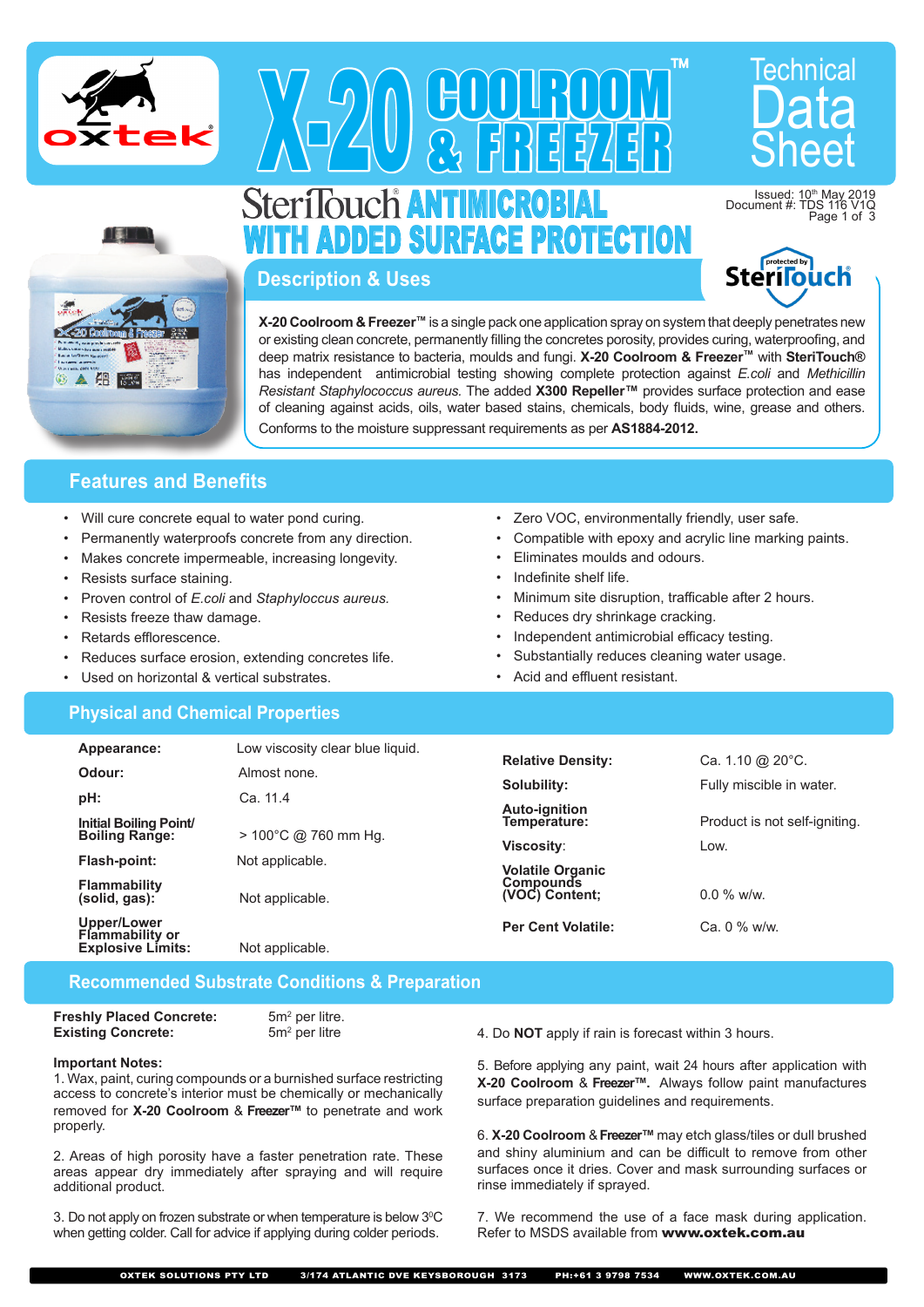



**As a Cure Method at Time of Pour:**

# ا <sup>«</sup>Issued: 10th May 2019 **Issued: 10th May 2019 Issued: 10th May 2019 Issued: 10th May 2019 Issued: 10th May 20<br>Document #: TDS**

Document #:  $V_1Q$ 

Technical

**Note:** In hot climates, mist-wet the surface with water and remove any puddles prior to application. Follow best accepted hot weather slab placing practice.

#### **On Already-Set Concrete:**

Apply X-20 Coolroom & Freezer™ a low-pressure non-atomizing, spray apparatus such as a pump-tank or battery pack sprayer. Complete with fan spray nozzle. Holding spray tip (eg .019" - .024") 150mm from surface, apply X-20 Coolroom & Freezer™ at minimum rate of 5m<sup>2</sup> per litre with an overlapping spray pattern of 50%. Begin application at the lowest elevation. For example, walls and slopes should be applied side to side, from the bottom up.

Using a soft broom sweep and spread out puddled product as it penetrates. Do not allow product to puddle dry on the surface. If product gels on the surface remove with a squeegee.

#### **Additional Data and Precautions**

#### **Available in 15, 200 and 1000 litre containers.**

1. Any coatings or contamination that may restrict access to the concrete's interior must be chemically or mechanically removed for X-20 Coolroom & Freezer™ to penetrate.

2. Protect areas not intended for coverage.

3. Restrict heavy use for 24 hours after application.

#### **Warranty Registration & Training**

An issued 15 year warranty is project specific and will require us to provide consultation, a site specific specification and a registered specification/ warranty number prior to the commencement of product application.

A Warranty Application Form, will be included in the specification and must be completed in full by the applicator, then forwarded to **Oxtek Solutions** after each application.

4. Try to maintain a live wet edge as once product is dry it will repel itself 5. Remove excess or puddled product after 1 hour with a squeegee as gelled product will be difficult to remove later.

Apply with a low-pressure non-atomizing, spray apparatus such as a pump-tank or battery pack sprayer. X-20 Coolroom & Freezer**™** is ideally applied to the newly-poured concrete surface as soon as is practical following its surface finishing phase. Should conditions require the surface to be walked on, for application, concrete should be allowed the time to adequately set, so as not to imprint or mar its surface during application. Recommended minimum coverage rate as a cure method is **5m2 per litre.** Work quickly as when product dries it will repel itself. **Caution:** For existing, soiled, used and old concrete a two part system must be used. X260 Medi-Vet<sup>®</sup> will decontaminate and purge deep seated unwanted substances to the surface and these need to be removed prior to finishing with the X-20 Coolroom & Freezer™. Use a two part system of X260 Medi-Vet® (refer to TDS) and then clean and apply X-20 Coolroom

6. For more information read Material Safety Data Sheet available at www.oxtek.com.au

For customers that require a written warranty, all applicators must be trained, and approved by **Oxtek Solutions.** Complimentary full training and installation advice is available for the full **Oxtek** product range.

Call **Oxtek** to arrange today

& Freezer™.

#### 1300 698 351 www.oxtek.com.au

Call our Oxtek rep for advice. 1300 698 351

# **Certifications**